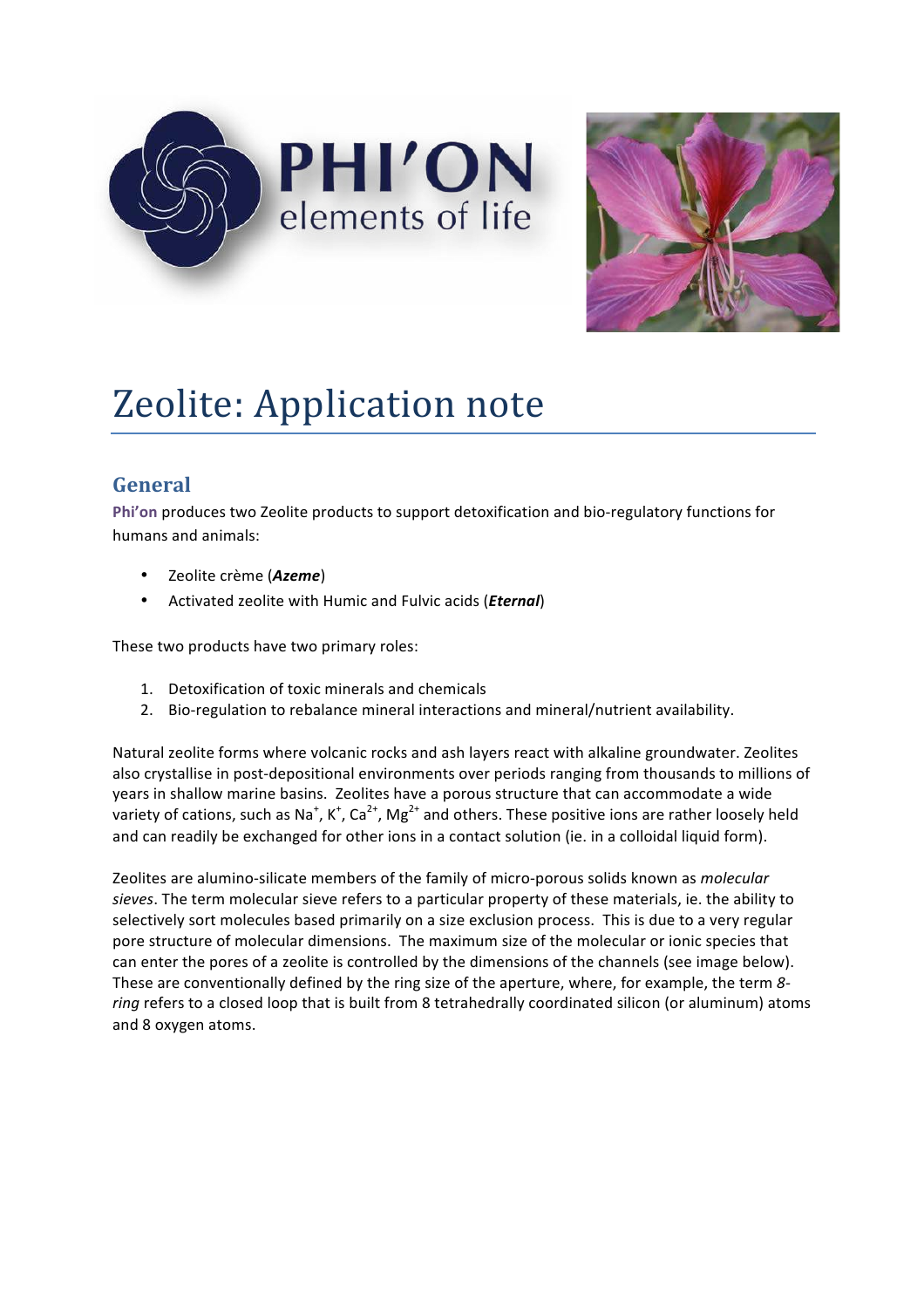

It is this particular crystalline structure that gives zeolite its unique properties in detoxification and to selectively absorb heavy metals. That is, zeolite has radical scavenger capabilities. The crystal lattices of zeolite become laden with pollutants that are excreted within stools from the bowel. At the same time, the zeolite ions of magnesium, calcium, potassium, etc. can be released and then bind to the body to eliminate oxidative stress and impaired metabolic functions.

## **Why do people and animals need Zeolite**

Current scientific opinion points to an alarming increase in the negative effects on human and animal health from environmental pollutants. Pollutants cause a breakdown in normal metabolic cycles in the body and this can lead to immune deficiencies, autoimmune diseases, tumours, depression and sleep disorders. These negative effects in the body are caused by:

- Environmental pollutants in the air (mainly from vehicle fumes, and industrial releases)
- Processed or manipulated food (eg. genetically modified foods)
- Abuse of pharmaceutical and recreation drugs
- Abuse of mineral intake
- Electro-magnetic exposure in the home and at work
- Impaired natural rhythms and internal clock (ie. not sleeping and healing at night)
- Lack of physical contact with the Earth and natural environments

Toxins may enter the body from the air, water, other liquids, medicines and food. This includes:

- In chemically sprayed fruits and vegetables (these foods can be contaminated from the use of waste water that contains chemicals including hormones, antibiotics, etc.)
- Animal meats now contain up to nine times the chemicals found in fruits and vegetables
- Most urban drinking water is contaminated with chlorine, fluoride and other chemicals (eg. insecticides, herbicides). Chlorine and fluoride can suppress iodine in the body and this can impair metabolic processes.

It is not climate change that is the major threat to man and animal wellbeing but environmental pollution that changes gene expression (as with DDT and Agent Orange) that in turn causes changes in the balance of gut biology and hence sets off disease. The primary cause of disease is the effects of the environment (including diet and loss of nutrient dense food) and not genes. This is all the more reason to grow your own food where you can guarantee its integrity, live away from urbanized areas (due to constant air pollution), buy only chemical-free (organic) food and particularly organic/biodynamic meat that is grass fed.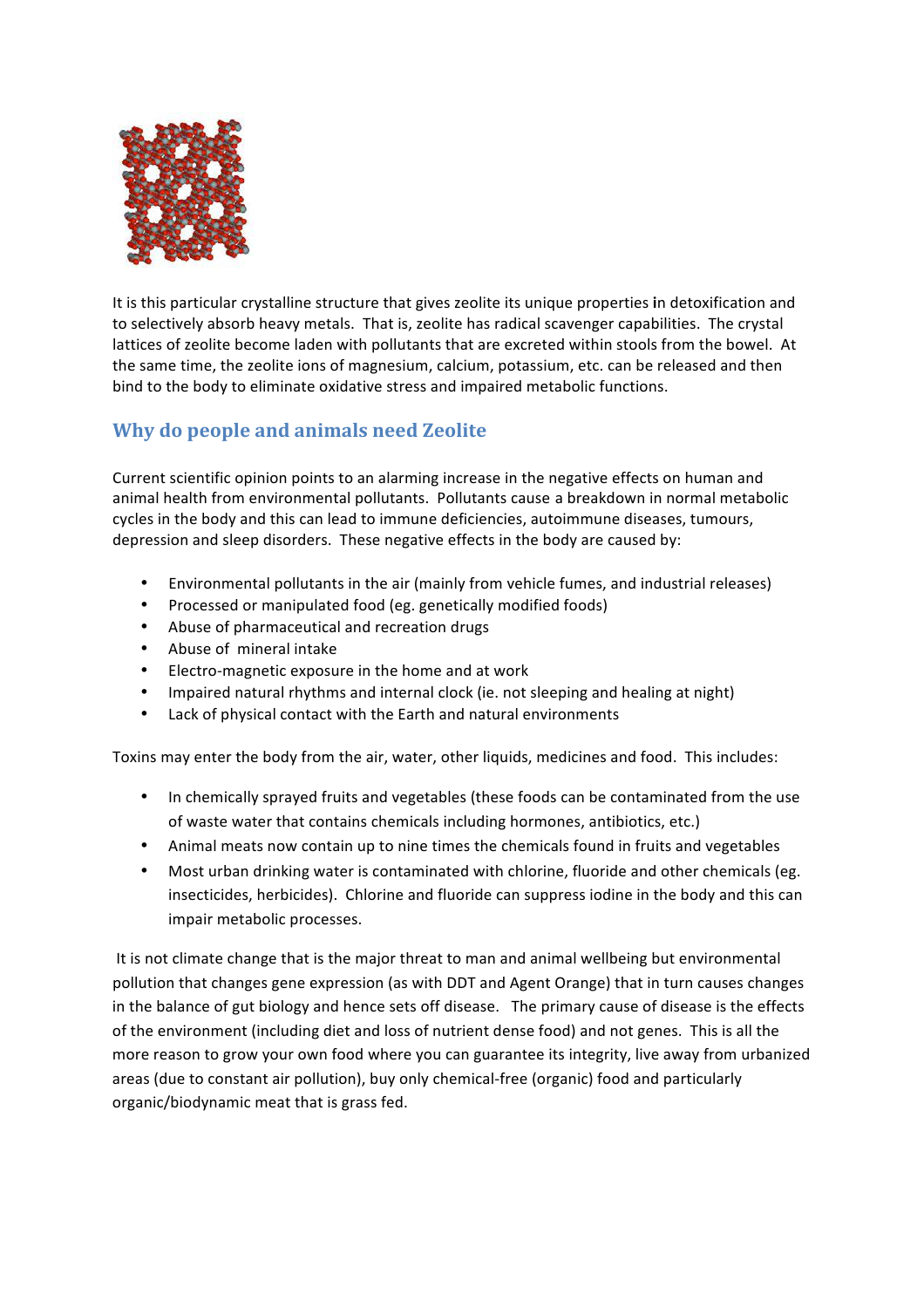## **Benefits of zeolite**

Extensive research on the use of Zeolite has been undertaken to study the use of Silica (silicic acid) in zeolite as a bio-regulator to reverse the impairment from ingestion of pollutants. It has been found that the silica rich natural minerals of zeolite are capable of:

- Export (detoxification) of pollutant ions (eg. lead, cadmium, etc.) and import from the zeolite of essential minerals (eg, magnesium, calcium, potassium, etc.)
- Increased (300 fold) bioavailability of minerals, nutrients (vitamins, amino acids) and other bio-regulators
- Support to the balancing of gut biology and reducing the effects of pathogenic microbes (eg. viruses)
- Increased molecular sieving function as a protective shield for cells, and thereby regulating metabolism
- Increased hydration due to increased binding (400 fold) in tissue function (ie. improved skin tone and care)
- Increased binding of proteins
- Regulation of the acid-alkaline (base) balance (ie. de-acidification), including antiinflammatory
- Normalisation of salt metabolism
- Improved regenerative functions of cells
- Increased cell and tissue growth and cell/ tissue repair (ie. inhibition of aging)
- Improved rhythm timing, including stress reducing effects
- Protection of the electrolytic and electrophysiological processes with the semiconductor features of silica
- Increased mental and physical performance.

Silicon or silicic acid (SiO<sub>2</sub>) in zeolite is the only known mineral to possess bio-genetic properties. That is, there is very strong evidence that it may be involved in gene expression. There are silicon dependent genes that require silicon for stimulating gene transactions via signals (communication) and perhaps gene repair. Silicon is also know to be involved in the metabolism of at least 70 different elements for assimilation in the body and preventing leakage away from essential biochemical reactions.

### **Benefits of Humic and Fulvic acids**

Both Humic and Fulvic acids carry DNA repair material, ability in detoxifying and repairing the liver, serving as a destroyer of bacteria, viruses, parasites, etc., chelating heavy metals like mercury out of the body and being a great immune booster.

Phi'on extracts Humic and Fulvic acids from lignite with a natural compound and without resorting to harsh chemicals. The whole process uses only clean, unsaturated water molecules. Everything of known and unknown value in the lignite (eg. trace minerals) is captured. The process incorporates the zeolite that is activated during the process of extraction of the Humic and Fulvic acids. The zeolite and lignite are present in the extraction process in a 1:1 ration.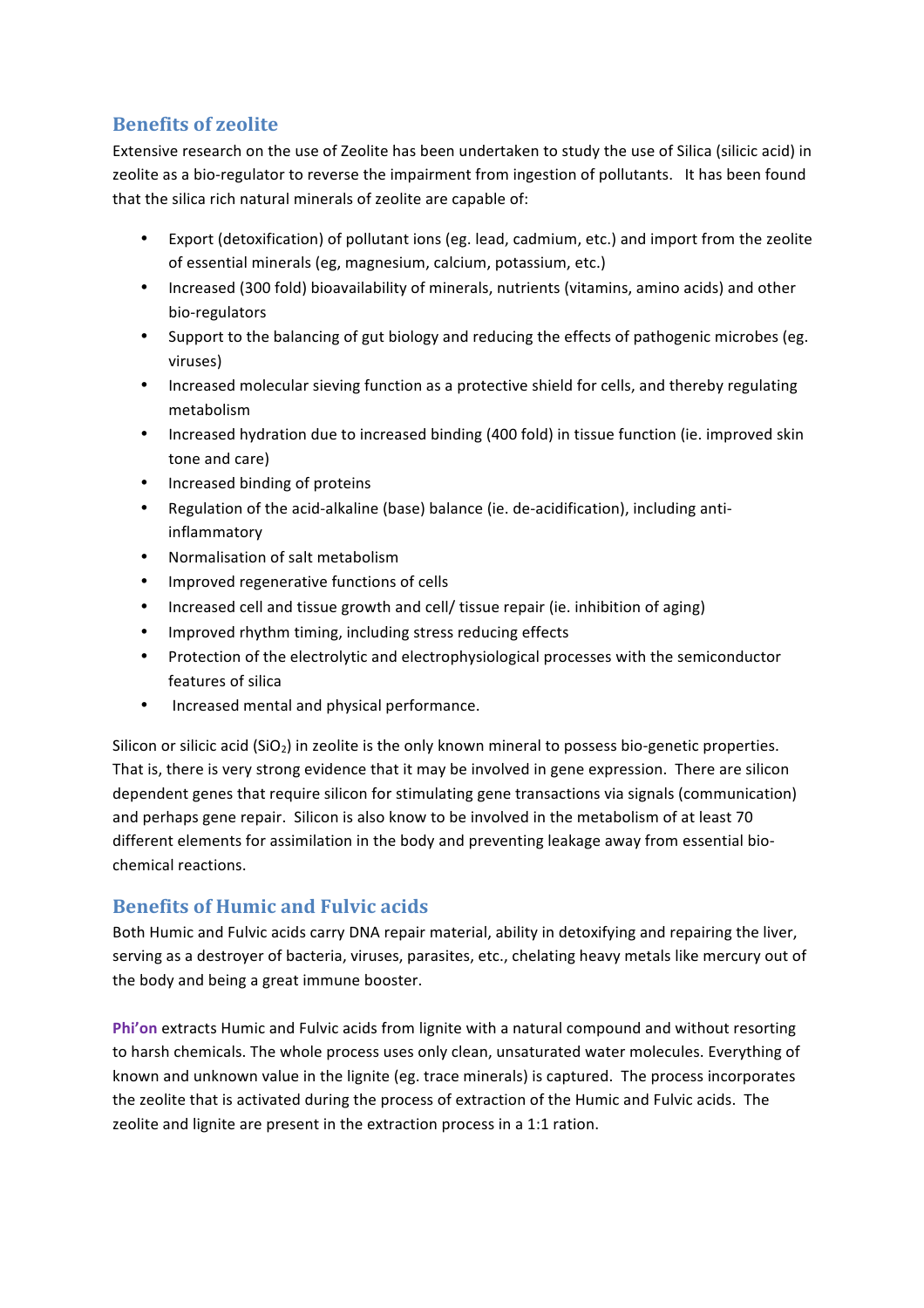Fulvic acid has proven to be a powerful organic electrolyte, serving to balance CELL LIFE. If the individual cell is restored to its normal chemical balance and electrical potential, and thereby life is then given where death and disintegration would normally occur within the cell. Fulvic acid has the outstanding ability to accomplish this objective in numerous ways.

The key benefits of Humic and Fulvic acids are:

- Promotes electro-chemical balance as a donor or receptor
- Complexes and dissolves (chelates) minerals and trace elements to a bio-available form
- Enhances nutrient availability to cells
- Transports nutrients through cell walls
- Catalyzes enzyme reactions
- Increases assimilation of trace elements
- Stimulates metabolism
- Detoxifies pollutants (chemicals and heavy metals)
- Dissolves silica (eg. in zeolite)
- Enhances cell division and elongation
- Increases metabolism of proteins
- Catalyzes vitamins within the cell

#### **Product application**

The Phi'on zeolite is obtained from a zeolite mine in Australia and this zeolite is known worldwide to have a very high quality and unique crystalline structure. This zeolite is ground into a micro-fine powder before use in the Phi'on products.

The Phi'on zeolite crème (*Azeme*) can be applied to the feet, breast bone, spine or any other area where toxin removal may be required (eg. acne and other skin problems).

The Phi'on activated zeolite with Humic and Fulvic acids (*Eternal*) is a premium product for detoxification or heavy metal removal and can be taken orally as 5-25ml per day, preferably just before bed.

Natural liquid zeolite is not absorbed into the gastrointestinal (GI) tract and nor does it enter the blood. However, it passes through the GI, interacting at the selective exchange and sorption level while in contact with blood and lymphatic vessels of the intestinal wall, giving or taking away micro and macro-elements, and catalysing bio-chemical reactions.

The natural zeolite crème will pass through the skin layers and make contact with the blood vessels as described above.

In this respect, the Phi'on zeolite products are not medicine but rather a natural mineral supplement to support normal health and wellbeing processes.

A detox process is best managed by a qualified health practitioner. The process should be slow and may take many months, depending on age. Older people may take years. All detox processes should include a probiotic, the use of nutrient dense food and avoidance or minimization of exposure to toxins.